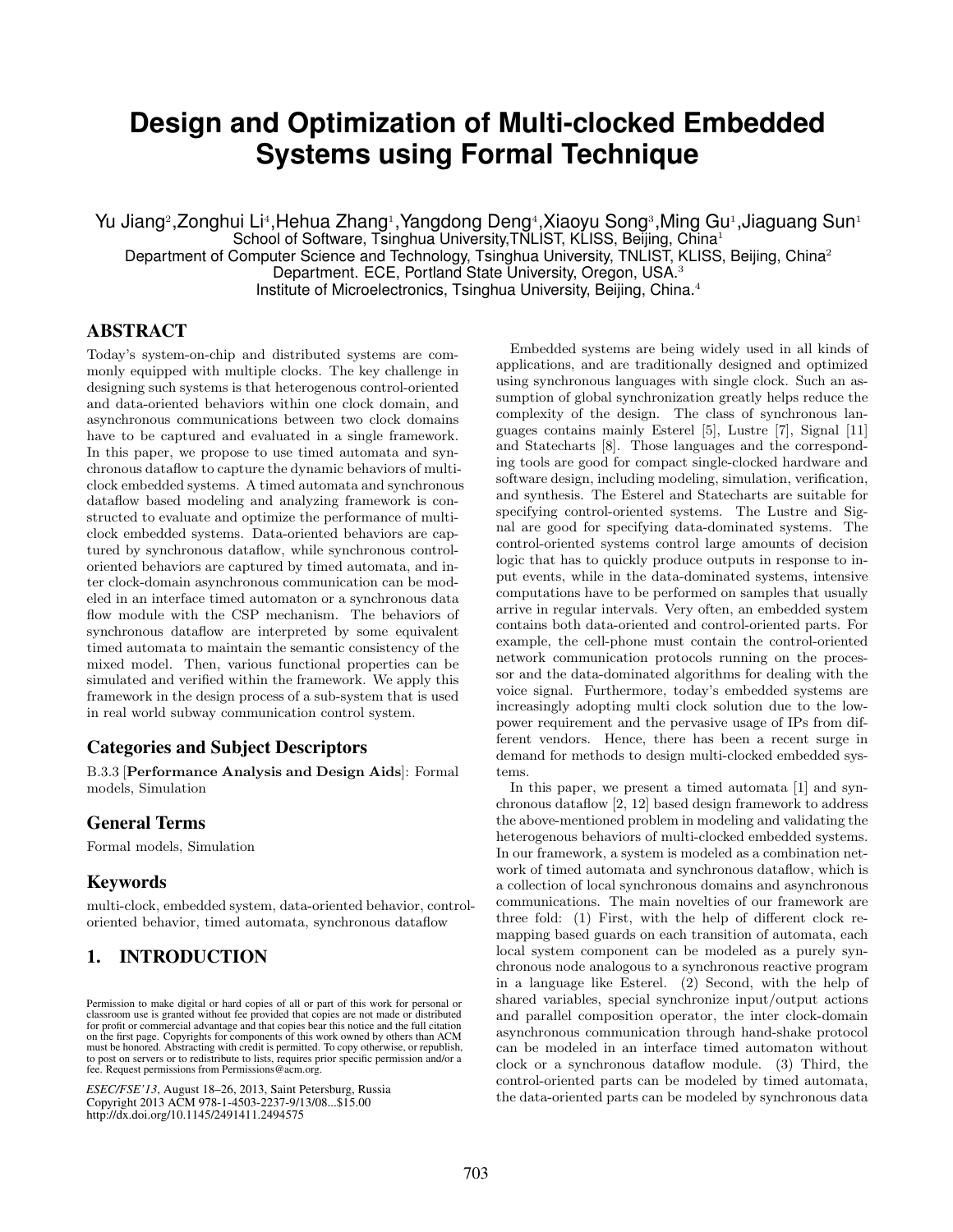flow, and the behaviors of each synchronous dataflow module are represented as equivalent timed automata to maintain the semantic consistency of the mixed model. We apply our framework to the design of a real world subway system and find a safety-critical bug caused by out of sync in the original design that cannot be detected by traditional techniques.

#### 2. RELATED WORK

A large body of work has been dedicated to modeling and validation of multi-clocked systems. In the literature, the formal language based approach (e.g., CRP [3], MC-Esterel [4], SHIM [6]) is appealing because it provides a unified basis for formal analysis to achieve expected correctness. The CRP language combines the synchronous reactive model of Esterel [10] with the asynchronous coupling of CSP [9] to offer a mathematically elegant framework. Locally synchronous Esterel modules communicate through rendezvous channels. The problem is that it is hard to support datadriven operations and rendezvous protocol through asynchronous coordinators. Its variants such as CRSM, ECRSM [13] have similar properties and limitations. The MC-Esterel language was specifically developed for the design of multiclocked digital systems. The designer is responsible for creating communication mechanisms among different clock domains. Every Esterel module needs an explicit clock and a designer has to construct low-level synchronizers to guarantee the synchronization among these modules. While MC-Esterel provides a powerful mechanism for modeling asynchronous and multi-rate systems, the main problem is that a designer has to work at a relatively low abstraction level and the productivity is limited. In addition, its support for data-driven operations is quite limited due to its reliance on Esterel.

# 3. PROPOSED MODELING AND VALIDA-TION FRAMEWORK

To model multi-clock embedded systems with both dataoriented behaviors and control oriented behaviors, a set of timed automata and synchronous dataflow modules are composed into a network over a set of clocks and actions with parallel composition operators. This kind of mixed dataoriented, control-oriented, and multi-clock domains compositions make the proposed model more close to the real implementation. In the design process, we can validate the design, compare different design models, avoid some wrong solutions that may lead to rework, and choose the best solution. In the implementation process, we can abstract the model from the implemented system, and apply formal verification techniques to validate whether the system meets the requirements or not. The overall framework is depicted in Figure 1.

It is clear in the above framework that all the controloriented parts are modeled as timed automata, which are connected in parallel. Each automaton is equipped with an extra synchronous clock to control the local behaviors. When a time based guard becomes true, the automaton will make a transition. Although the increasing speed of all clocks are synchronous, we provide mechanisms for different time based guards to support multiple clock domains. The asynchronous communication between two timed automata is realized by rendezvous CSP style. All the data-oriented parts are modeled as synchronous dataflow. The actors rep-



Figure 1: Modeling framework for multi-clock embedded systems with heterogenous behaviors.

resent the data related computations, the firing rules specify the number of tokens that the actor consumes and produces, and the schedule defines the firing sequences of actors in a single iteration. Similar to the parallel connection of timed automata, we need to define the parallel composition operator to connect a timed automaton with a synchronous dataflow module. The synchronous dataflow module has to communicate with the timed automata to accomplish two functions: (1) The first is reading tokens from the connected automata through the input channel to prepare for the firing of actors. (2) The second is sending tokens produced by the previous firing of actors to the connected automata through the output channel. The local synchronize modeling and communication between automata and synchronous dataflow are described below.



Figure 2: The mapping mechanism from the real clock value to the action of local clock in the timed automata to ensure synchronous reaction behavior.

Local synchronization modeling: Each component of local synchronization system has two kinds of reactions: inner reactions within a component and communication reactions cross two components. Both of them are controlled by its own clock. If the component is modeled as a timed automaton, the inner reaction can be described as regular transition edge with update action  $(A, E_{inner})$ . The communication reaction can be described as a transition edge with special synchronize action  $(A, E_{commu})$  on channel n. The input action  $n$ ? represents receiving an event from the channel n sending by the other component, while the output action  $n!$  represents sending an event on the channel  $n$ . The control clock of the real system component is modeled by a clock variable  $(C)$ . Then, we add an extra guard and an extra update action on each transition edge  $(A, E_{inner} \bigcup E_{commu}, G)$ . The guards are defined on the period and interval of the real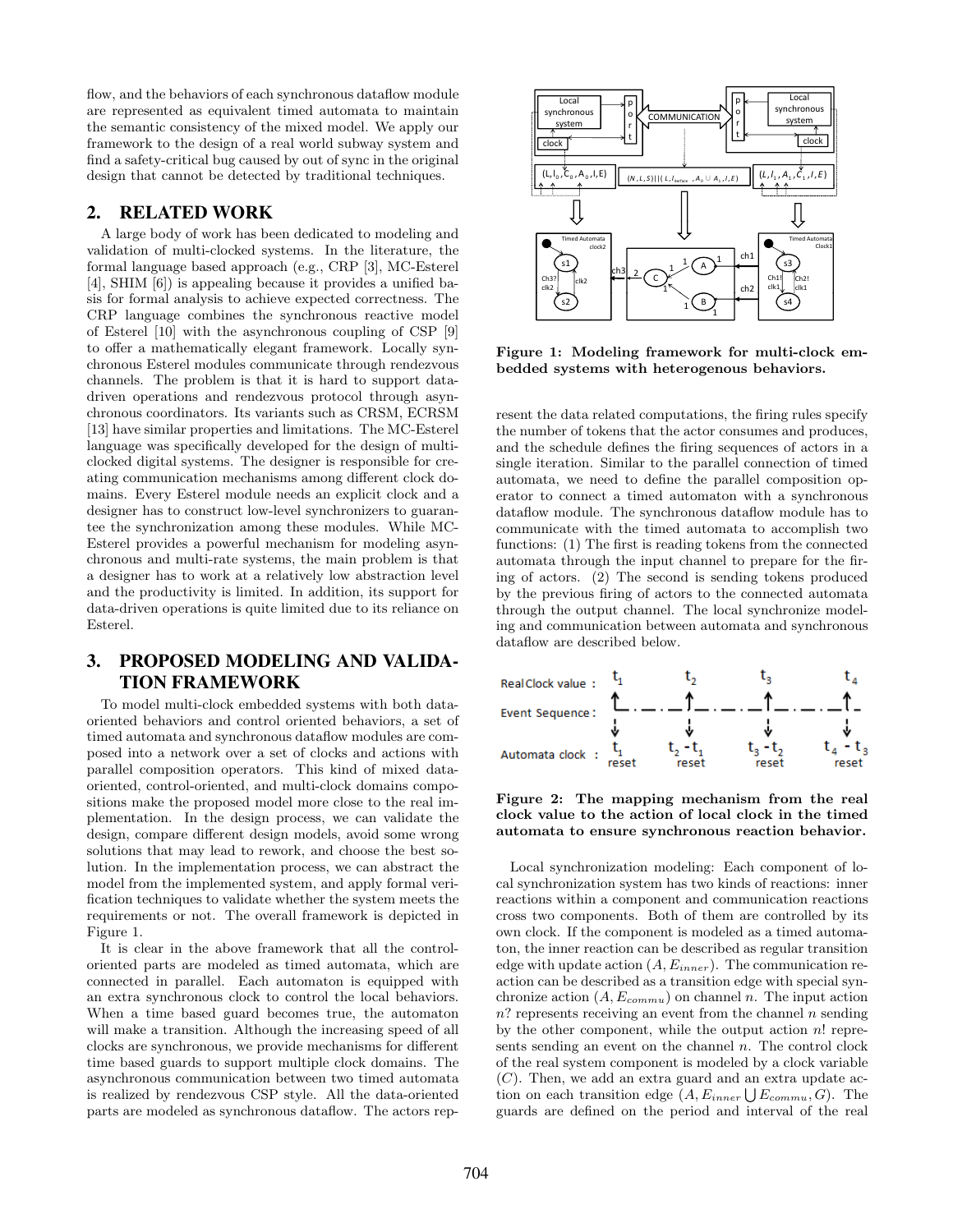control clock. The update action is to reset the clock variable. The mapping mechanism from the real control clock value to the behavior in the local timed automata clock is described in Figure 2. Because a transition represented by an edge can be triggered when the clock values satisfy this guard, the mechanism that each reaction will be triggered at the upper edge of the clock are captured in our timed automata. If the component is modeled as a synchronous dataflow, the inner reaction can be described as regular firings of the actors with the consumed and produced tokens  $(N, L_{inner})$ . The communication reaction can be described as regular link  $(L_{commu})$  with special synchronization actions on channel  $n$ . Because the model is executed in a periodic fashion, we can add a period for each iteration similar to the run-time implementation of Ptolemy, regardless of each firing inside an iteration. This period will be interpreted by the clock variable of the equivalent timed automata in the semantic definition part.

Asynchronous communication modeling: The hand-shake asynchronous communication between two local system components  $M_1$  and  $M_2$  can be abstracted as an interface timed automaton or a synchronous dataflow module  $M_3$ . The two system components will transfer control message and data through bus to each other. If  $M_3$  is a timed automaton, we can use some empty state transitions in  $M_3$  to model the stochastic factors such as packet loss. When  $M_1$  wants to send some data to  $M_2$ , it will send the data onto the bus and produce the special synchronization signal send  $\Box$ . The interface automata will be synchronized by receiving the signal send D?, and will produce the special signal rec\_D! with a transmission delay. Then,  $M_2$  can be synchronized by receiving the signal rec<sub>-D</sub>?. If the data packet is lost, the  $M_3$ will switch back to the initial state without sending the signal rec D!. The control message transfer is similar to the data message. With the interface automata  $M_3$  consisting of transitions that do not depend on clock 1 and clock 2, the asynchronous communication mechanism is captured directly. If  $M_3$  is a synchronous dataflow module, it will also read data from  $M_1$  through the read action send  $D$ ?, and send the produced token during the firing of actors through the write action rec. D!. If  $M_1(M_3)$  attempts to write when  $M_3(M_2)$  is not ready,  $M_1(M_3)$  will be blocked. If  $M_3(M_2)$ attempts to read when  $M_1(M_3)$  is not ready,  $M_3(M_2)$  will be blocked. They can communicate with each other when both sides are in the corresponding states. If not, the communication will be blocked.

Semantic of the proposed model: In the original timed automata, all parallel connected automata are combined together to get a single flat finite state machine, whose behavior is equivalent to the original modules. In order to integrate synchronous dataflow, we translate the synchronous dataflow into an equivalent timed automata. The translation procedure is modular. Each atomic element is represented by a timed automaton with channels to read tokens and output tokens. Additionally, a timed automaton may contain internal variables and functions, depending on the computation carried by the corresponding actor. The three timed automata presented in Figure 3 show three basic elements in the synchronous dataflow. The first is for the link between two actors and the link at the margin communicating with another module. It will read the tokens from the producer and pass it to the consumer without any computation. The second is for the actors which consume one token

 $(x)$  and produce a token  $(y)$ , with the function  $(func())$  to finish the computation of the actor. The third is for the actor that consume two tokens  $(x, y)$  from two channels  $(c_1, c_2)$ and produce a single token  $(z)$ . We use two local variables to denote the status of  $c_1$  and  $c_2$ . When both of them have tokens, the transition will take, and the output tokens will be produced after the computation function. Other atomic elements connecting with arbitrarily multiple channels can be translated in the similar way of the third example. After all elements being translated, those timed automata will be connected in parallel. A synchronous dataflow module will be translated into a network of timed automata, whose behavior is the same as the original module.



Figure 3: The translation from the synchronous dataflow to the timed automata.

#### 4. EVALUATION EXAMPLE

We conduct some experiments on a train communication control system that is used in real world subway systems to describe how our framework enables the design of multiclock embedded systems. The train communication control system is a safety-critical embedded system and is implemented as a network card as shown in the left side of the Figure 5. There are two processors on the card: the FPGA processor (big white cycle on the figure), and the ARM processor (small white cycle on the figure). The two components are controlled by their own clock, and communicate with each other through data bus in asynchronous manner. Some main time-critical functions are implemented by VHDL module running on the FPGA processor, and the and other functions are implemented by C code running on the ARM processor. When we embed a card into a vehicle, we need to initialize the card with the device configuration information. The ARM component will pass those data to the FPGA component. The data transfer is controlled by the GPIO of the ARM component. It will send a pulse at the frequency of 10MHZ, and then put 16 bit data on the bus. When the FPGA component samples the pulse from ARM, it needs 58 pulses to finish all the data transfer.



Figure 4: An abstraction model of the function that initialize the card with the device configure information. ARM will pass those data to the FPGA.